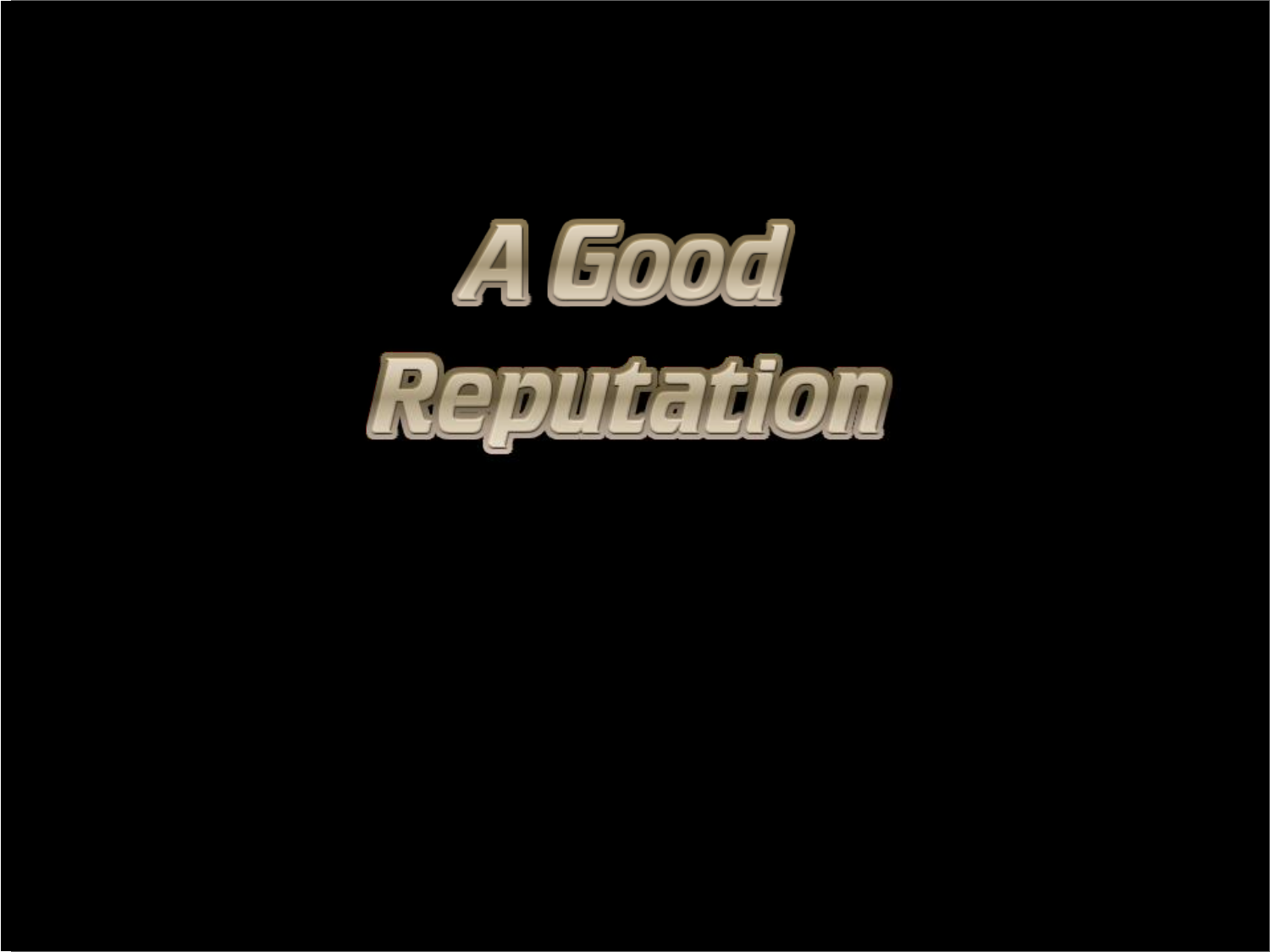#### **Proverbs 22:6**

**A good name is rather to be chosen than great riches, and loving favour rather than silver and gold.**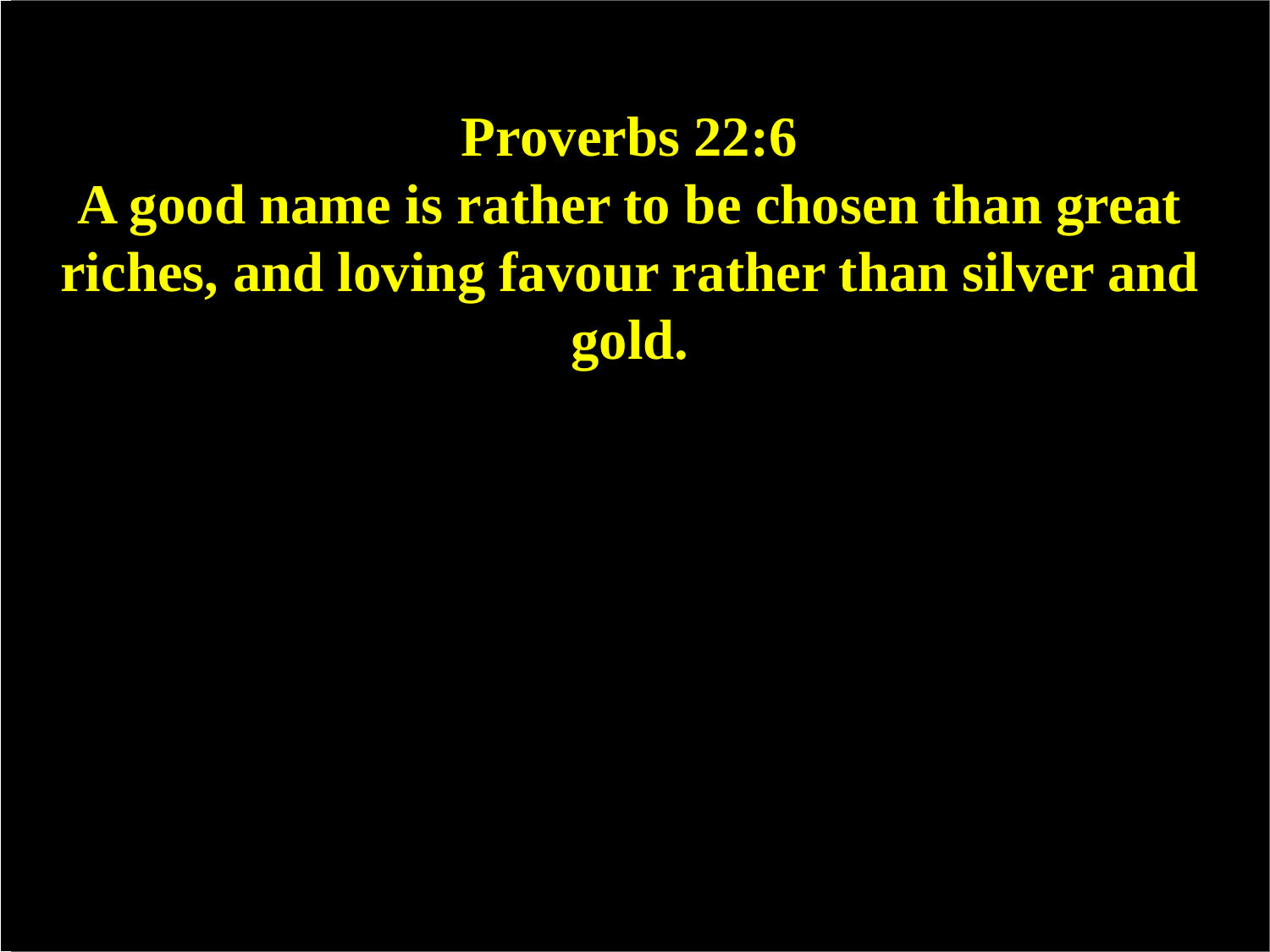### **A Good Reputation**

### **A. Is a choice**

**B. Is valuable**

**C. Goes hand in hand with loving favor**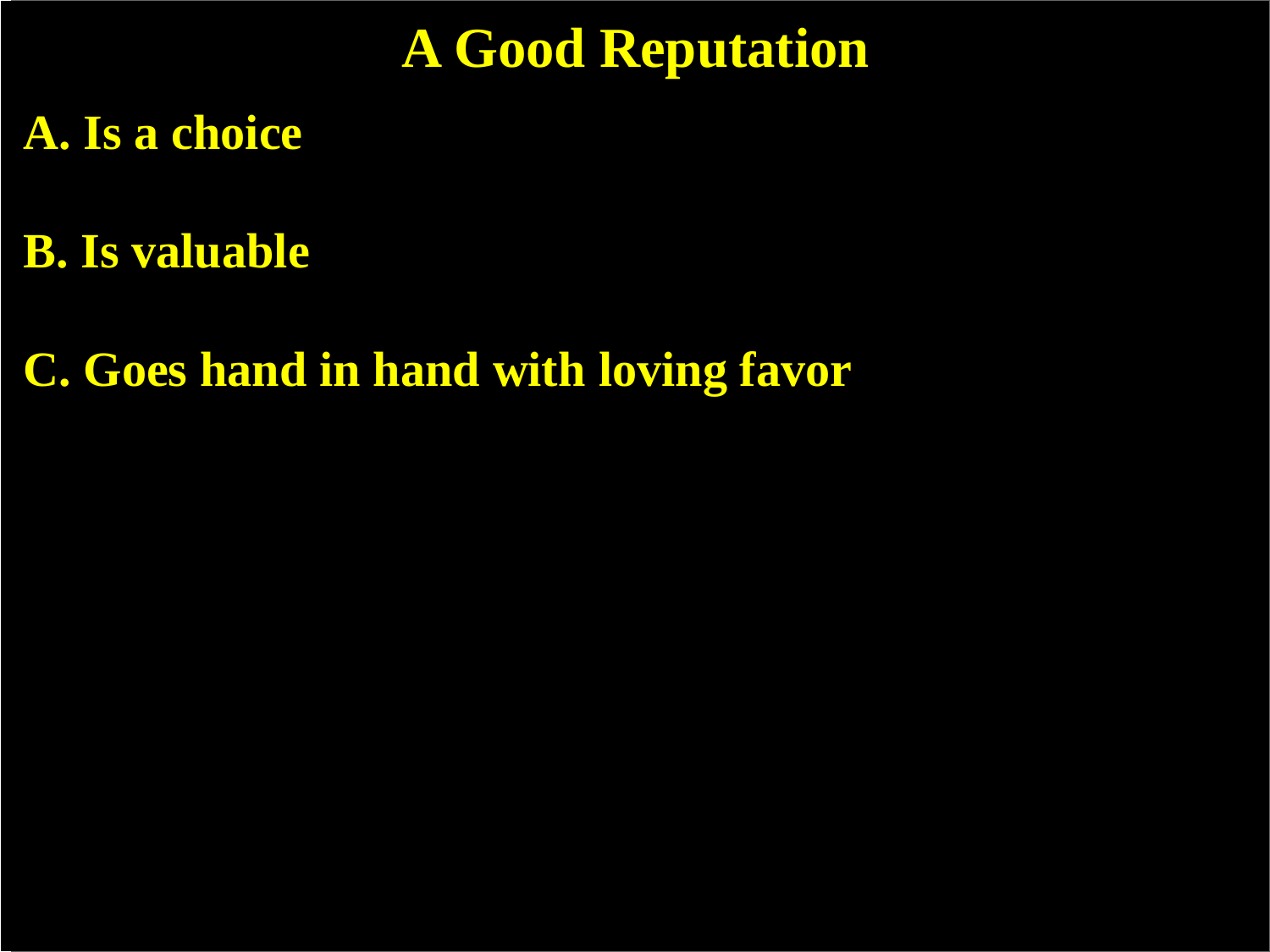#### **1 Thessalonians 1:2-7**

- **2 We give thanks to God always for you all, making mention of you in our prayers;**
- **3 Remembering without ceasing your work of faith, and labour of love, and patience of hope in our Lord Jesus Christ, in the sight of God and our Father;**
- **4 Knowing, brethren beloved, your election of God.**
- **5 For our gospel came not unto you in word only, but also in power, and in the Holy Ghost, and in much assurance; as ye know what manner of men we were among you for your sake.**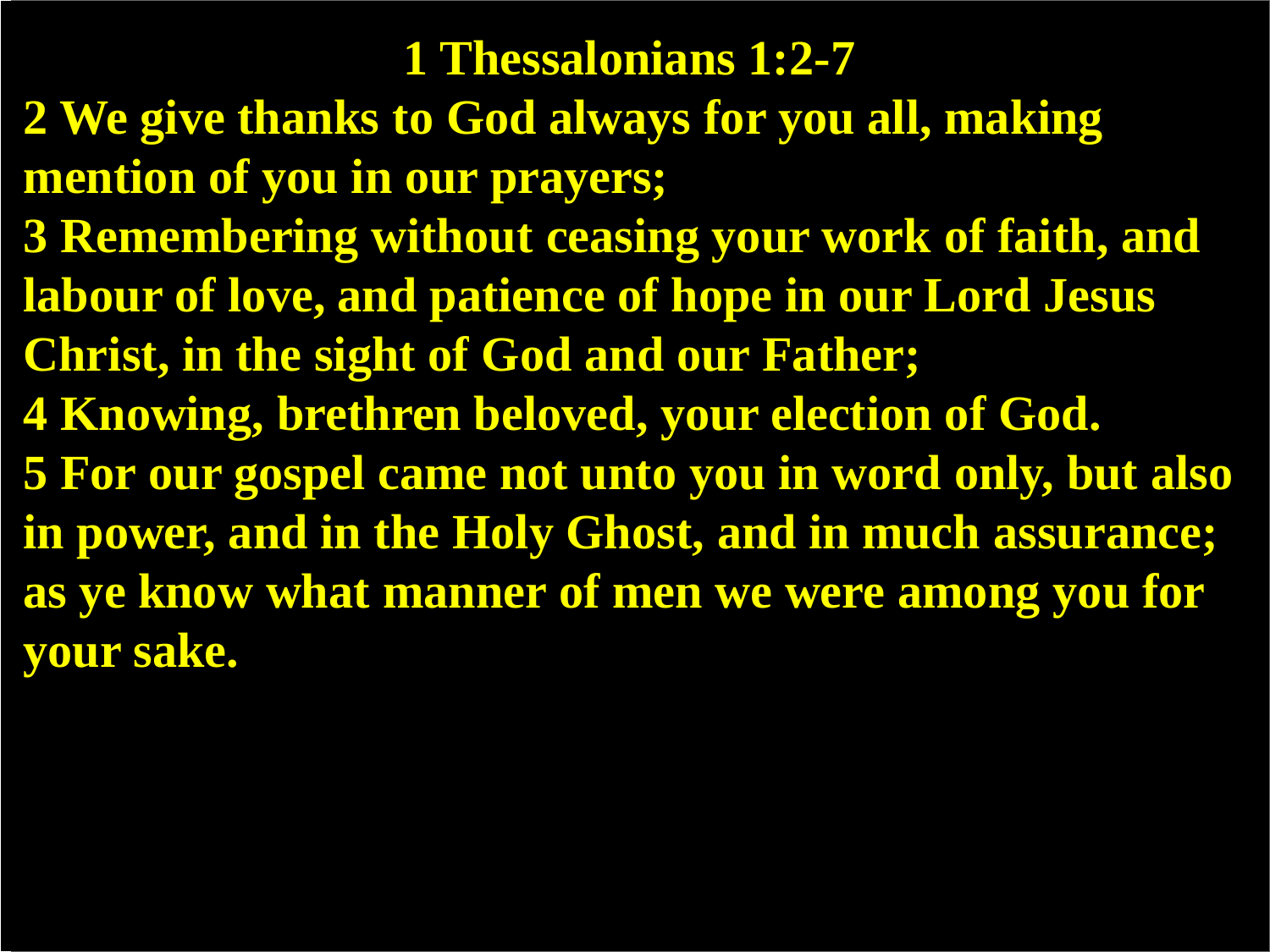#### **1 Thessaolonians 1:2-7**

**6 And ye became followers of us, and of the Lord, having received the word in much affliction, with joy of the Holy Ghost.**

**7 So that ye were ensamples to all that believe in Macedonia and Achaia.**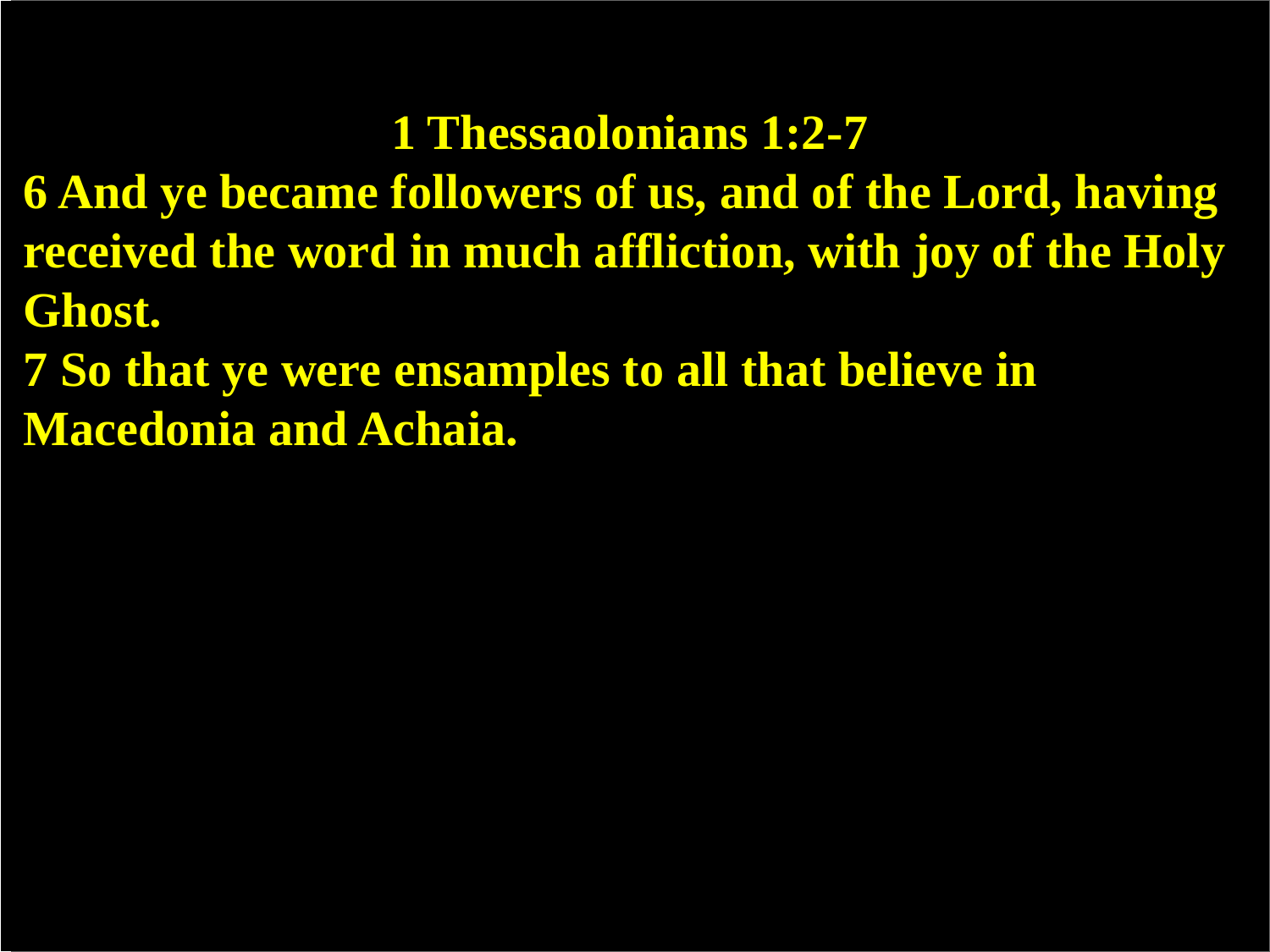**I. A Good Spiritual Reputation Has Evidence (v 3)** 

**A. Work of faith** 

**Colossians 1:10**

**That ye might walk worthy of the Lord unto all pleasing, being fruitful in every good work, and increasing in the knowledge of God;**

**B. Labor of love**

**Hebrews 6:10**

**For God is not unrighteous to forget your work and labour of love, which ye have shewed toward his name, in that ye have ministered to the saints, and do minister.**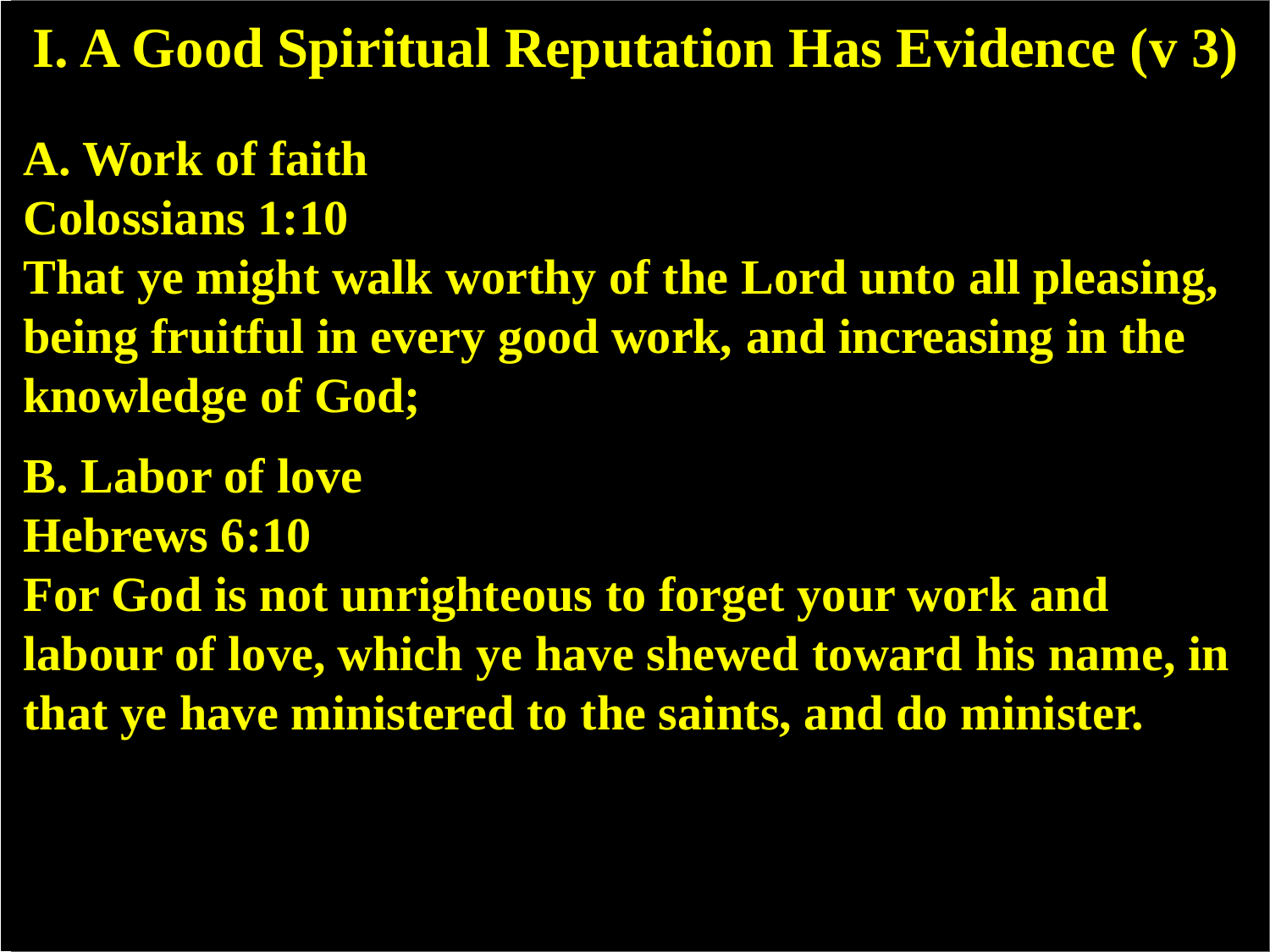**I. A Good Spiritual Reputation Has Evidence (v 3)** 

- **C. Patience of Hope**
- **1 Peter 3:15**
- **But sanctify the Lord God in your hearts: and be ready always to give an answer to every man that asketh you a reason of the hope that is in you with meekness and fear:**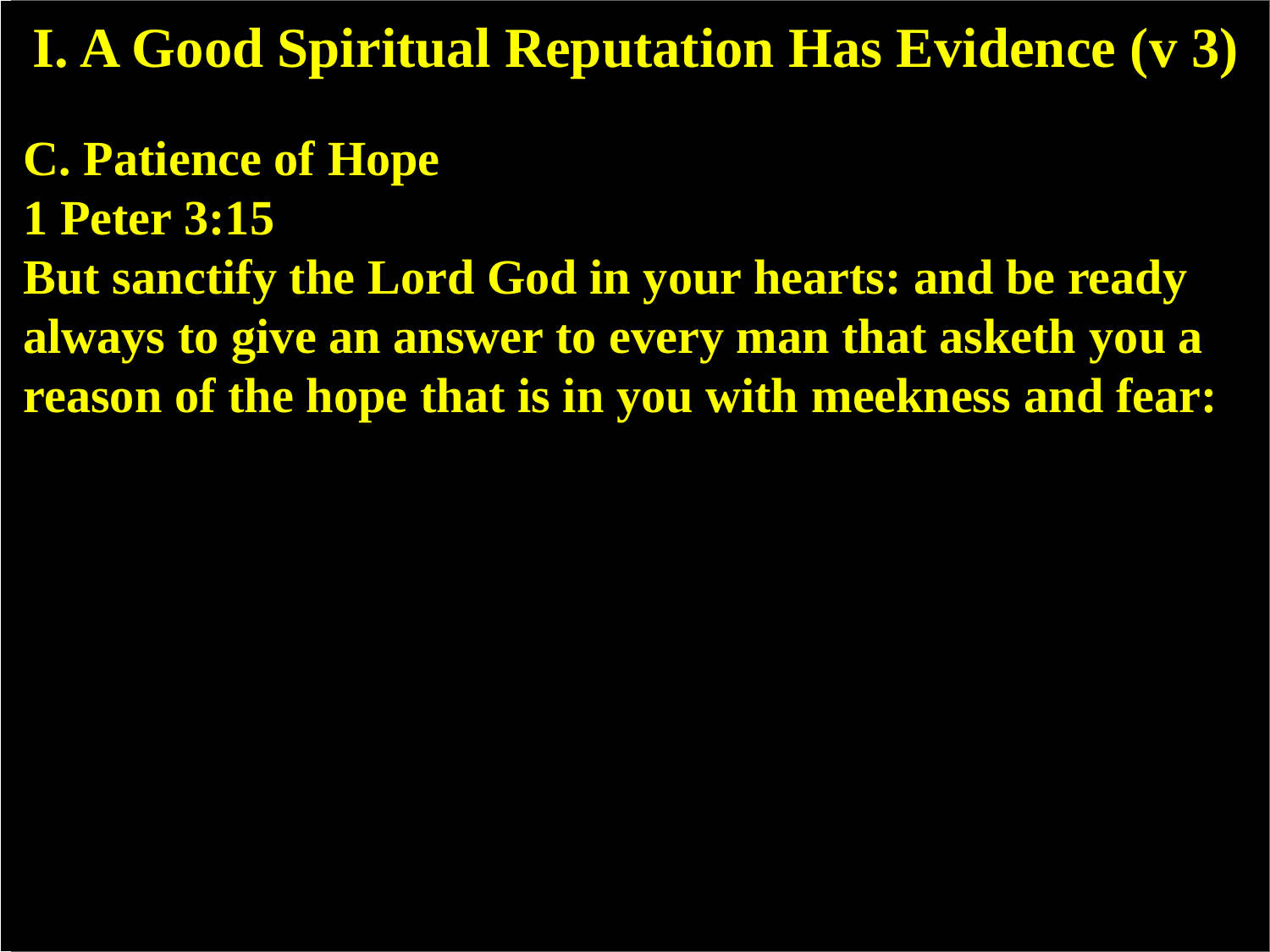# **II. The Evidence Of A Good Spiritual Reputation Is Seen (vv 3-5)**

- **A. By God (v 3)**
- **Hebrews 13:21**
- **Make you perfect in every good work to do his will, working in you that which is wellpleasing in his sight, through Jesus Christ; to whom be glory for ever and ever. Amen.**
- **B. By others (vv 4-5)**
- **Matthew 5:16**
- **Let your light so shine before men, that they may see your good works, and glorify your Father which is in heaven.**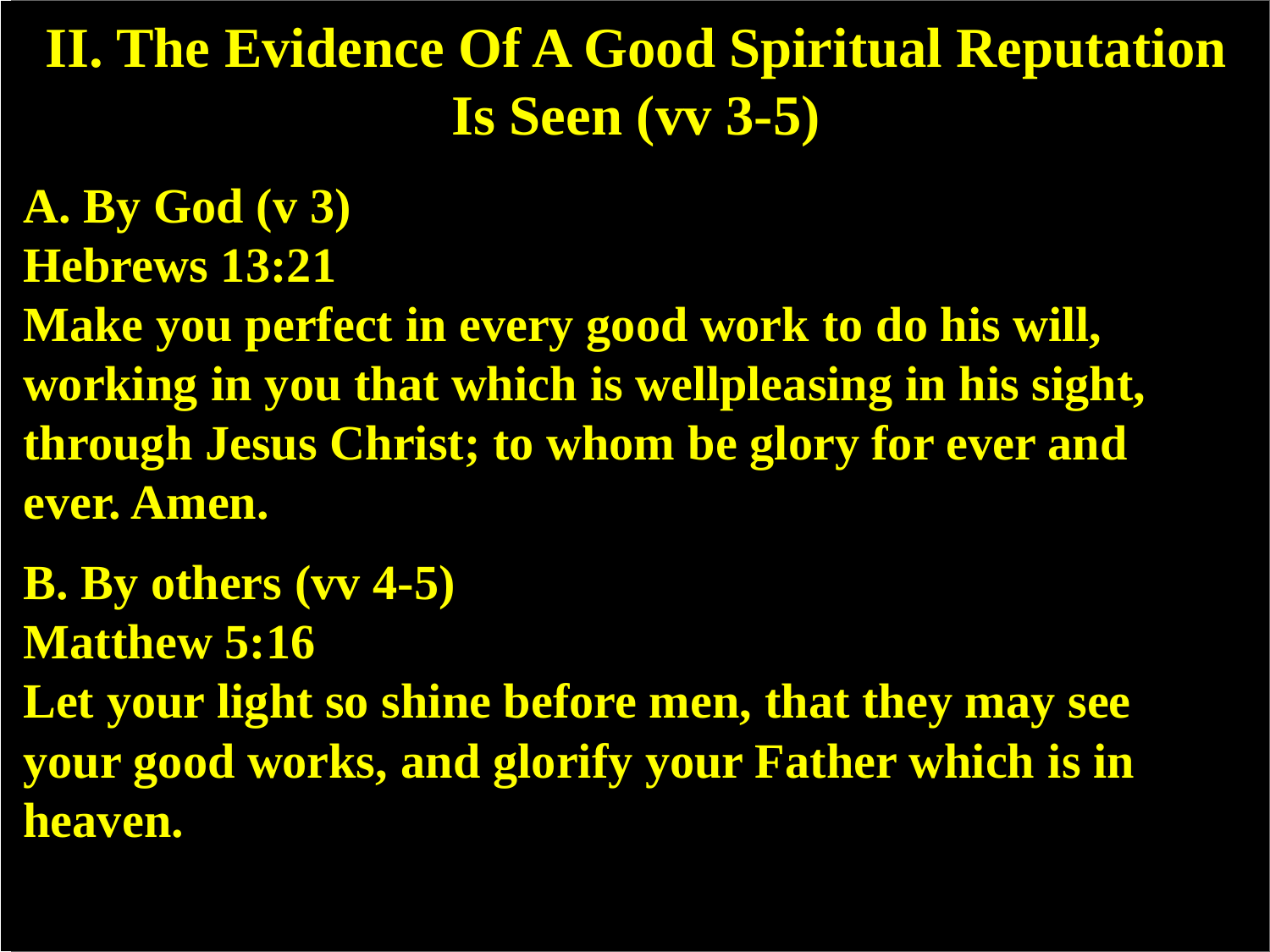# **III. The Results Of A Good Spiritual Reputation That Is Seen (vv 2, 6-7)**

- **A. It is appreciated (v 2)**
- **2 Thessalonians 1:3**
- **We are bound to thank God always for you, brethren, as it is meet, because that your faith groweth exceedingly, and the charity of every one of you all toward each other aboundeth;**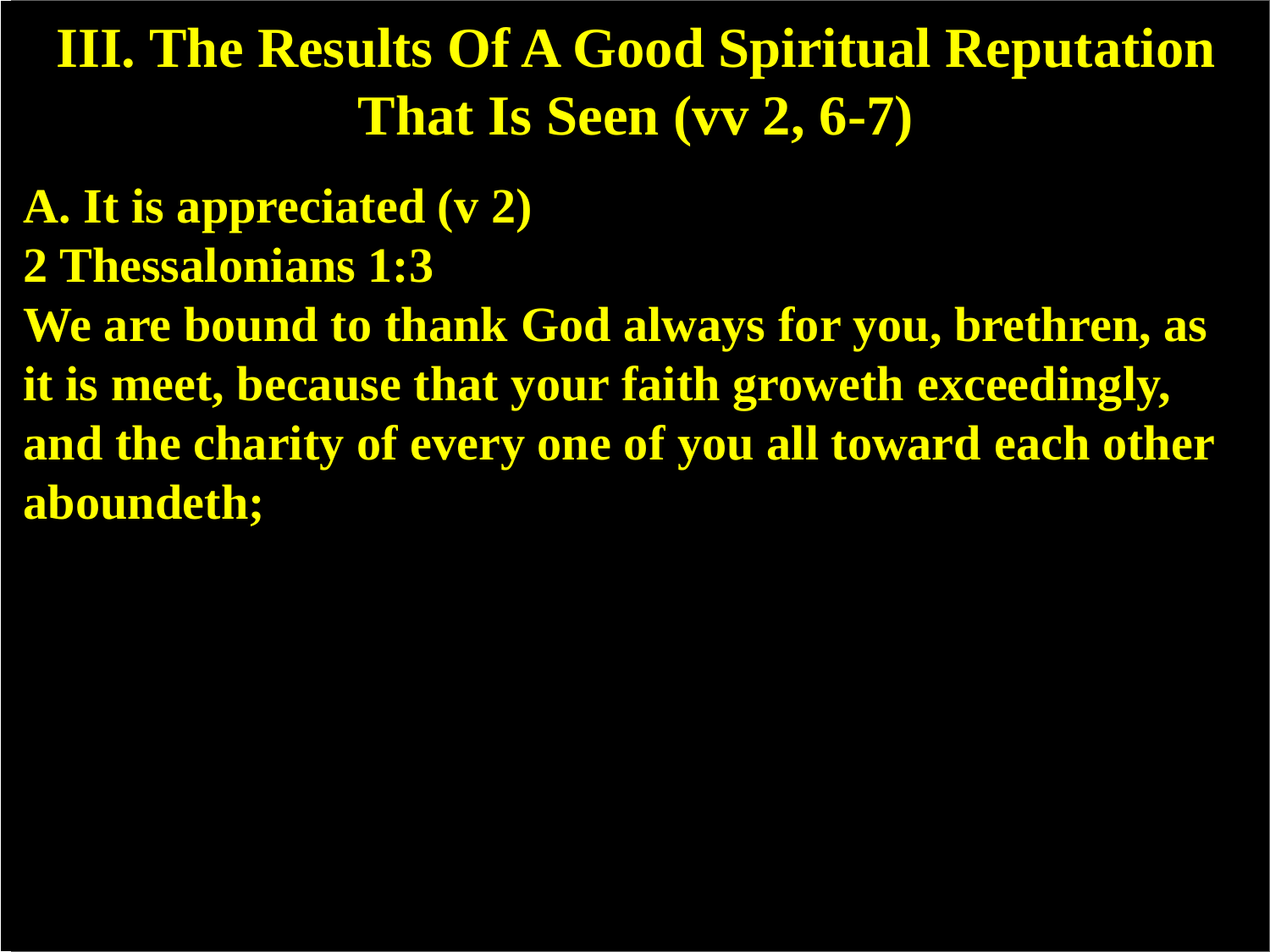# **III. The Results Of A Good Spiritual Reputation That Is Seen (vv 2, 6-7)**

- **B. It endures trials (v 6)**
- **2 Corinthians 6:4**
- **But in all things approving ourselves as the ministers of God, in much patience, in afflictions, in necessities, in distresses,**
- **C. It provides an example to other believers (v 7) Philippians 3:17**
- **Brethren, be followers together of me, and mark them which walk so as ye have us for an ensample.**